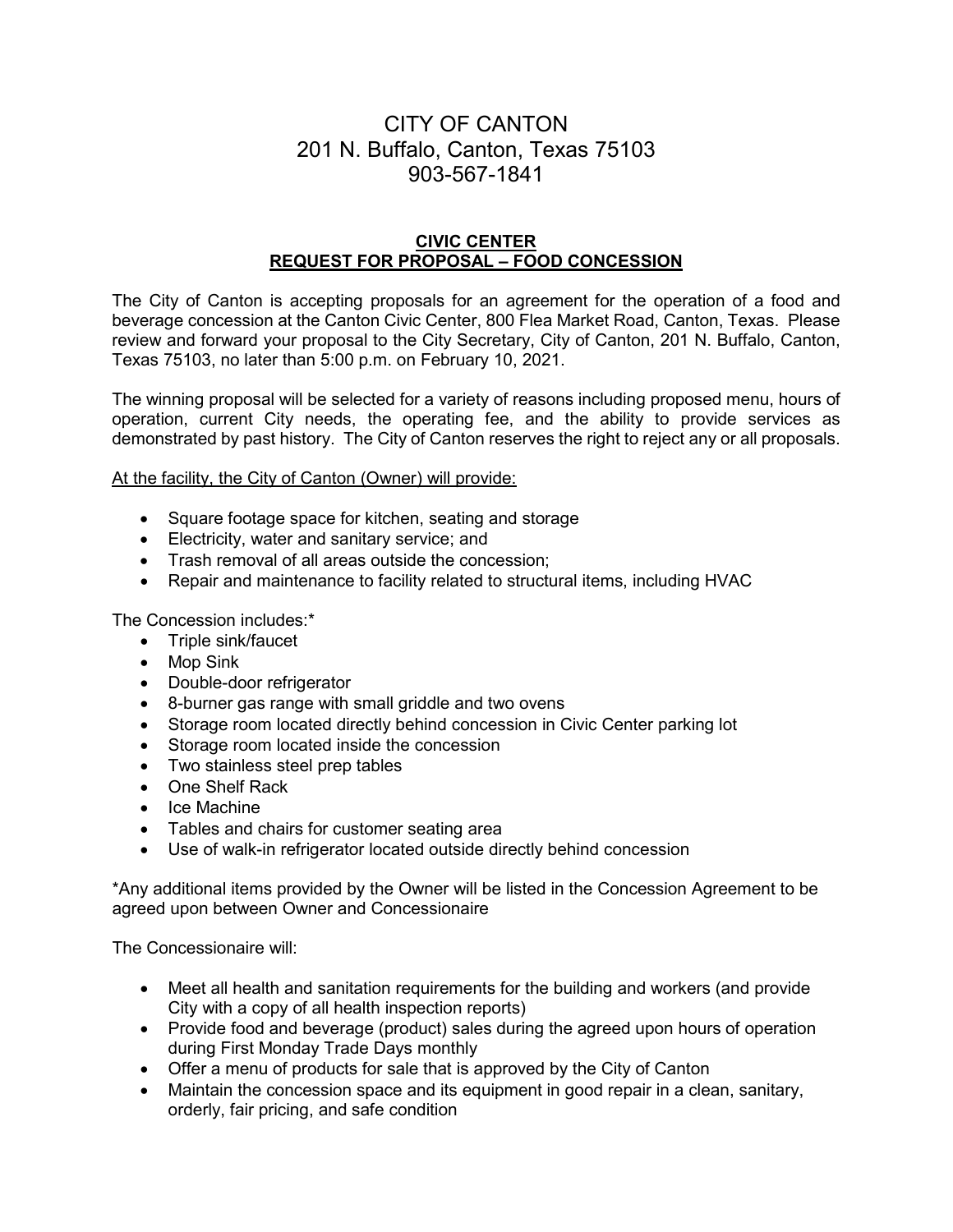- Maintain and repair own furniture, fixtures and equipment in designated space
- Provide any additional equipment needed to operate the facility (outdoor grills will not be allowed)
- Place all trash in the containers provided by the Owner and dispose in containers provided by Owner, as needed
- Provide service to customers in a courteous, professional, and efficient manner
- Be responsible for obtaining and maintaining their own health licenses, as needed
- Be responsible for paying all applicable state, local and federal taxes
- Provide at all times for the duration of the agreement insurance against property damage and bodily injury, including death, in the amount of \$250,000 for any one person and \$500,000 per occurrence and shall provide a certificate of insurance evidencing such covering and naming the City of Canton, Owner, as an additional insured

#### **Signage**

The concessionaire will have the right to affix its business sign in the concession area on the wall after obtaining approval from Owner.

# **Remodeling**

Subject to prior approval by City of Canton

#### **Proposed Hours of Operation**

| Wednesday prior to First Monday*        | 8:00 a.m. to 4:00 p.m. |
|-----------------------------------------|------------------------|
| Thursday – Sunday prior to First Monday | 7:00 a.m. to 4:00 p.m. |

\*First Monday is described as the first Monday of each month where a flea market is run in the City of Canton every month. A calendar of the event is attached hereto.

The concession area will be available to concessionaire during the month for cleaning, maintenance, and stocking.

The City of Canton reserves the right to use the concession area and equipment during the month for its own use or for the use of those renting out the Civic Center for outside events. Concessionaire will not be responsible for providing any supplies/stock for such use by the City or a third party.

#### **Operating Fee**

Submittal shall include a proposed monthly operating fee not less than \$1,000. Rent is due in accordance with the First Monday Policies – by 5:00 p.m. on the Friday following each First **Monday** 

#### **Term**

The term of this proposal shall be for two years. The lease is subject to renewal at the end of the initial term for up to two (2) one-year (1) renewals unless either party indicates in writing to the other that they wish to discontinue the lease. This agreement may be cancelled at any time with 90 days notice and agreement by both parties.